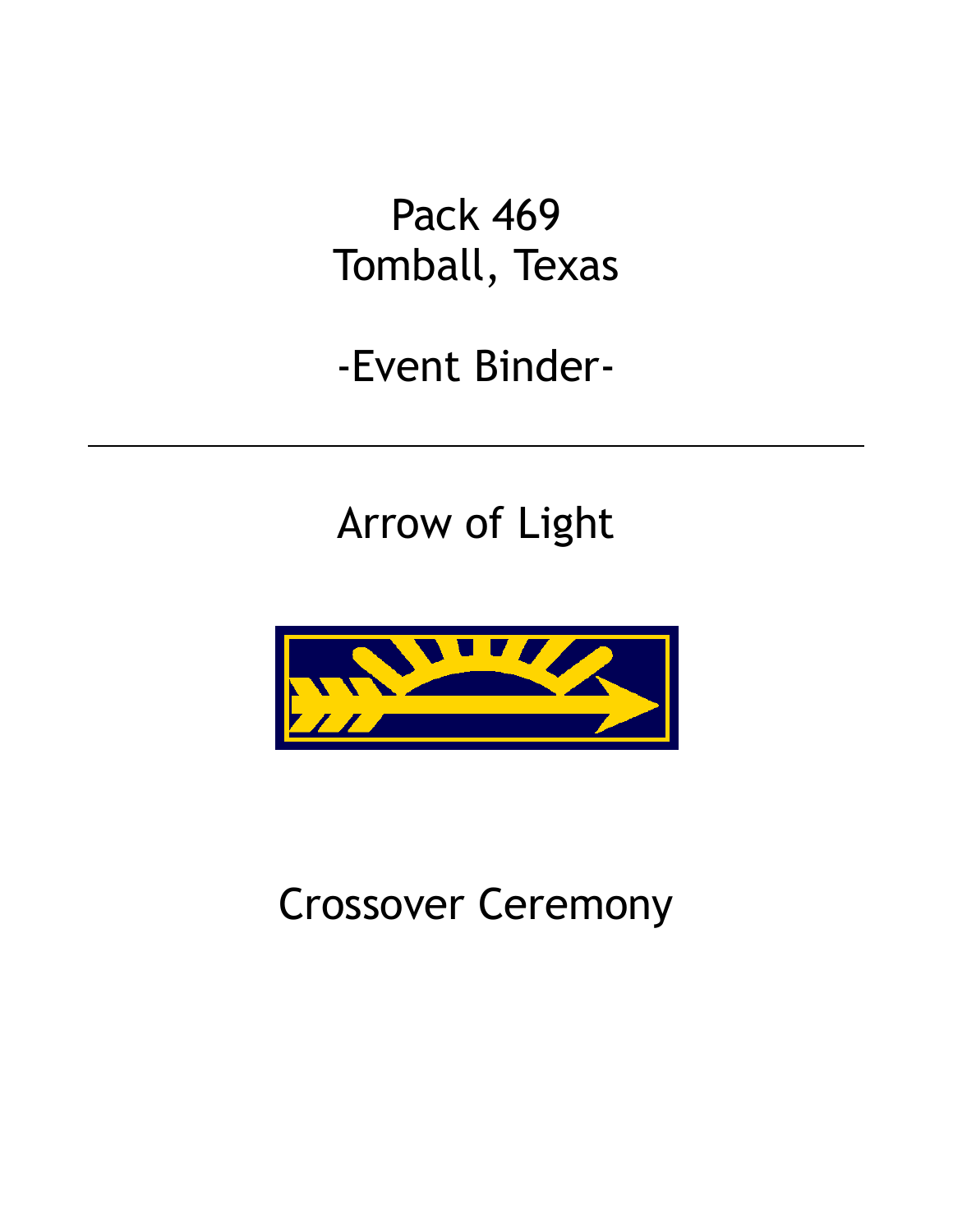The following information was compiled from multiple sources in the Pack over many years.

This is by no means a blueprint for a successful AOL event. It is meant as a guideline to help current and future leaders create a smooth event that meets their needs, the needs of their den, and the needs of the pack.

Please take what speaks to you, take what works for you, carry on the traditions that make sense to you, and create new traditions for those to follow. Most importantly, try to make the ceremony special for your scouts and something they will remember as it will be their final memories from Cub Scouting.

What we ask those that follow us in the future is that you add to this information as needed to keep it current and to pass on the information to those that follow you.

Contents:

[Aol Ceremony Time-Line](#page-2-0) [Event Evaluation form](#page-4-0) Sample Event Programs [AoL Program 1999 - note original printed booklet style](#page-5-0) (two up/duplex) [AoL Program 2012 - booklet style \(two up/duplex\)](#page-9-0) [AoL Program 2013 - Original one printed sheet, Z folded](#page-11-0)  (AoL Badge, dates, 1st paragraph face up) Sample AoL Ceremony Scripts [AoL Ceremony Sample Script](#page-12-0)  [AoL Ceremony Script 2013](#page-15-0) Sample Crossover Ceremony Scripts [Crossover Script #1](#page-17-0) [Troop 469 Crossover Ceremony Script 2013 \(Indian Ceremony\)](#page-18-0)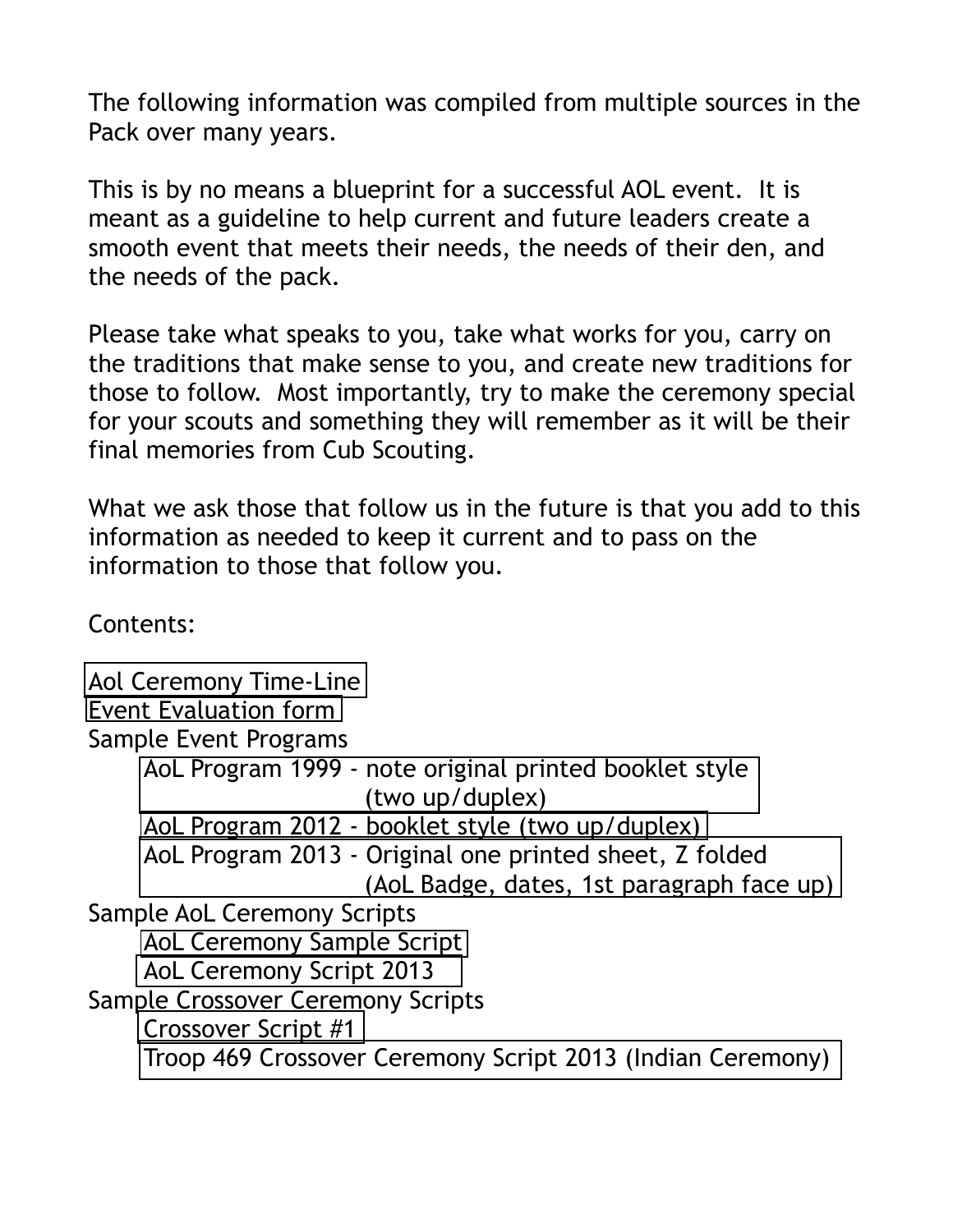## **Arrow of Light Ceremony Time-line**

<span id="page-2-0"></span>Event Chair Reports to: Pack Committee Chair or Cubmaster

Chair Duties:

Pack Preparation

- Develop Event Committee
	- Webelos II leadership
	- Webelos II parents
- Decide on the Location for the Ceremony
- Delegate Various Duties from the Time-Line below
- Confirm Budget
	- Refreshments
	- Replacing Supplies

#### 6-4 Months Before

- Reserve Location
	- Consider Rain Options
- Reserve the OA Team or Ceremony Team
	- Orion District OA, Troop 469 Ceremony Team, etc.

#### 3 Months Before

- Make arrangements for AoL Shadow Boxes
	- How many?
	- Who wants them?
	- Make as a group or everyone individually?
	- Suggested websites to arrows from:
		- <http://www.arrowoflightawards.com/products.htm>
		- [http://www.arrow-of-light-awards.com](http://www.arrow-of-light-awards.com/)
	- Wrap with thread or vinyl tape kit
- Make decision on whether the Crossover team will judge Shadow Boxes or mock arrows as worthy to cross
	- Pro's for using Shadow Boxes
		- Audience can see the box better than a single arrow
		- More dramatic when an unworthy box is shattered
	- Con's of using Shadow Boxes
		- have to make one or more mock boxes if having unworthies
		- might drop a real box and damage it
		- **EXEC** All scouts will absolutely have to have a Shadow Box all parents must agree to make a box and have it done prior to ceremony

#### 2 Months Before

- Develop Flier with AOL Ceremony details
	- Explain the ceremony at Pack Meeting and the serious nature
	- Encourage entire pack to come
	- Note Date, Where, When to show up, What to bring
	- Seating arrangements (need to bring chairs or is seating supplied)
- Distribute to Pack via Pack Meeting, Web, and possibly email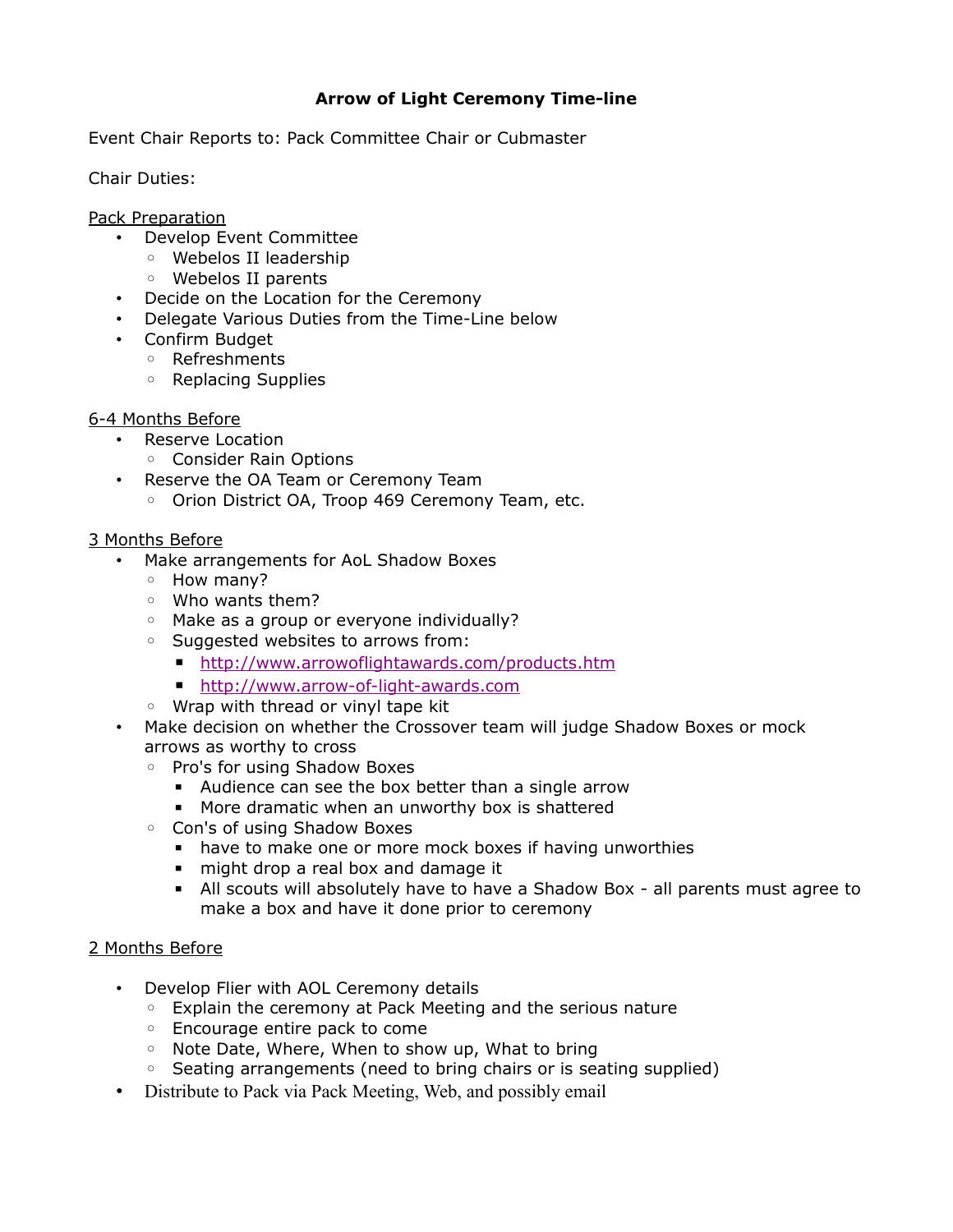#### 4-2 Weeks Before

- Continue Promoting
- Confirm the boys have invited the Scoutmasters to the ceremony
- Finalize list of Troops for the boys crossing over
- Confirm list of boys going to what Troops
- Refreshments decision (choose one or something similar)
	- Pizza and drinks for OA/Cermony Team only
	- Snacks or cake for Pack and Team after ceremony
	- Refreshments for Pack and Team after
	- Troop cook hot dogs for OA and pack for after ceremony

#### 2 Weeks Before

Gather supplies for set-up

- Tables
	- AOL boxes, Other Awards, programs, etc.
	- Tiki Torches and oil (in pack container oil in tote labeled 'Tiki Torches
	- Firewood supplies
	- Lighters (at least two)
	- First Aid kit
	- Shovel
	- Fire extinguisher or fire buckets
	- Propane lanterns from Troop 469
	- Flags and stands
	- Cross over Bridge
- Give list of boys crossing over with their Troop # to Pack Committee or Cubmaster to include in program
- Confirm Fire Ban rules for selected location

#### 1 Week Before

- Follow ups:
	- Troop Scoutmasters have been invited
	- Confirm reservation details
	- Fire Ban status
	- Transportation of supplies to event
	- OA or Ceremony team confirmed

#### Night of Event:

- Set up during daylight (if Outdoors)
- Set-up
	- Tiki Torches
	- Staked, Filled, Ready to light about an hour before event
	- Arrange Stage and logistics of event
	- Tables set by bridge for Pack and Troops
- Keep scouts out of stage area until escorted in

#### After the event:

- Submit expenses according to prior budget set
- Keep copy of expenses and receipts
- Return Evaluation Form to the Pack Committee with the binder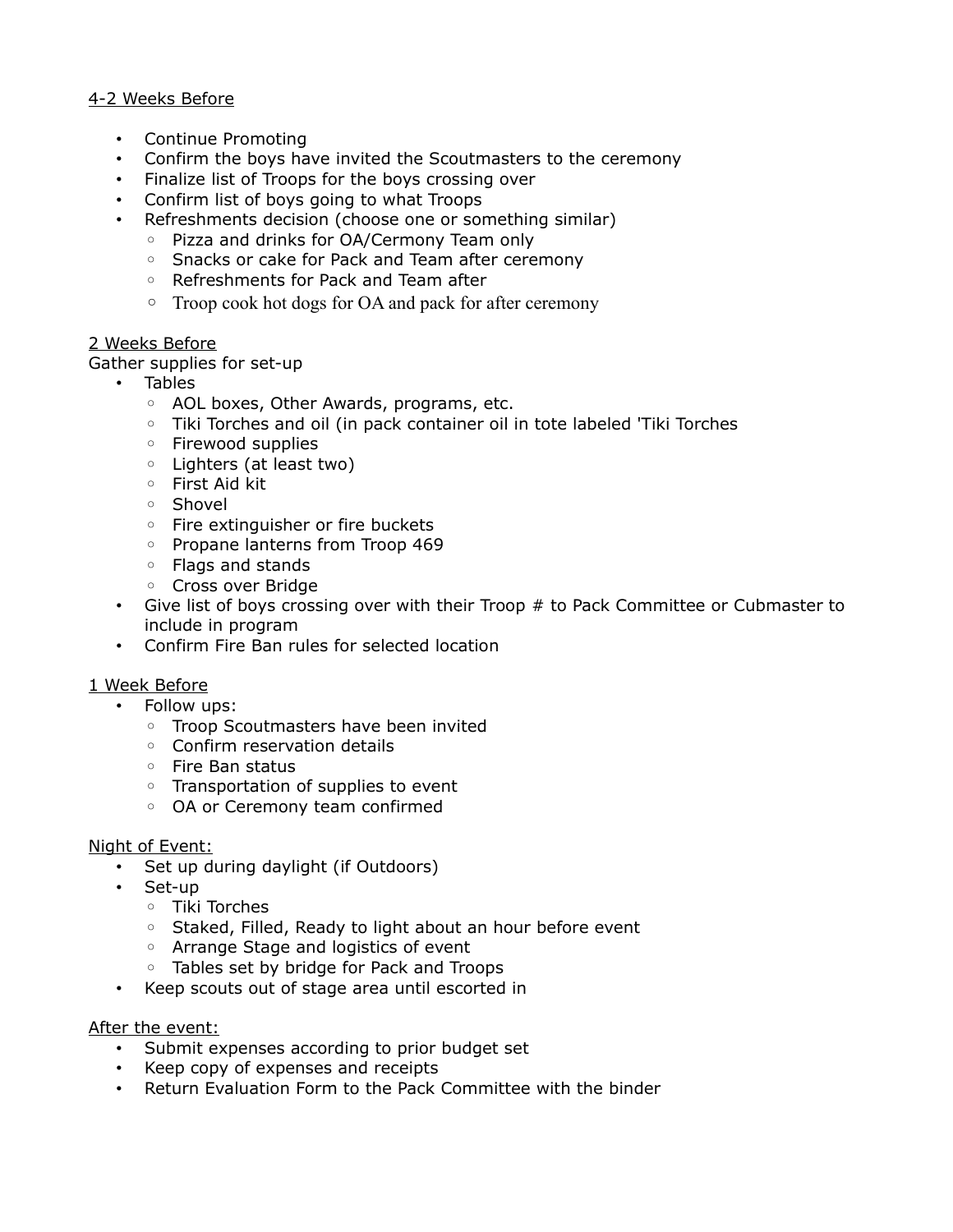## **Pack 469 Event Evaluation Form:**

<span id="page-4-0"></span>

| Event: | Date: |
|--------|-------|
|        |       |

Event Chair:

Event Co-Chairs:

Suggestions for next year:

Committee:

Day of Event:

After Event:

Other: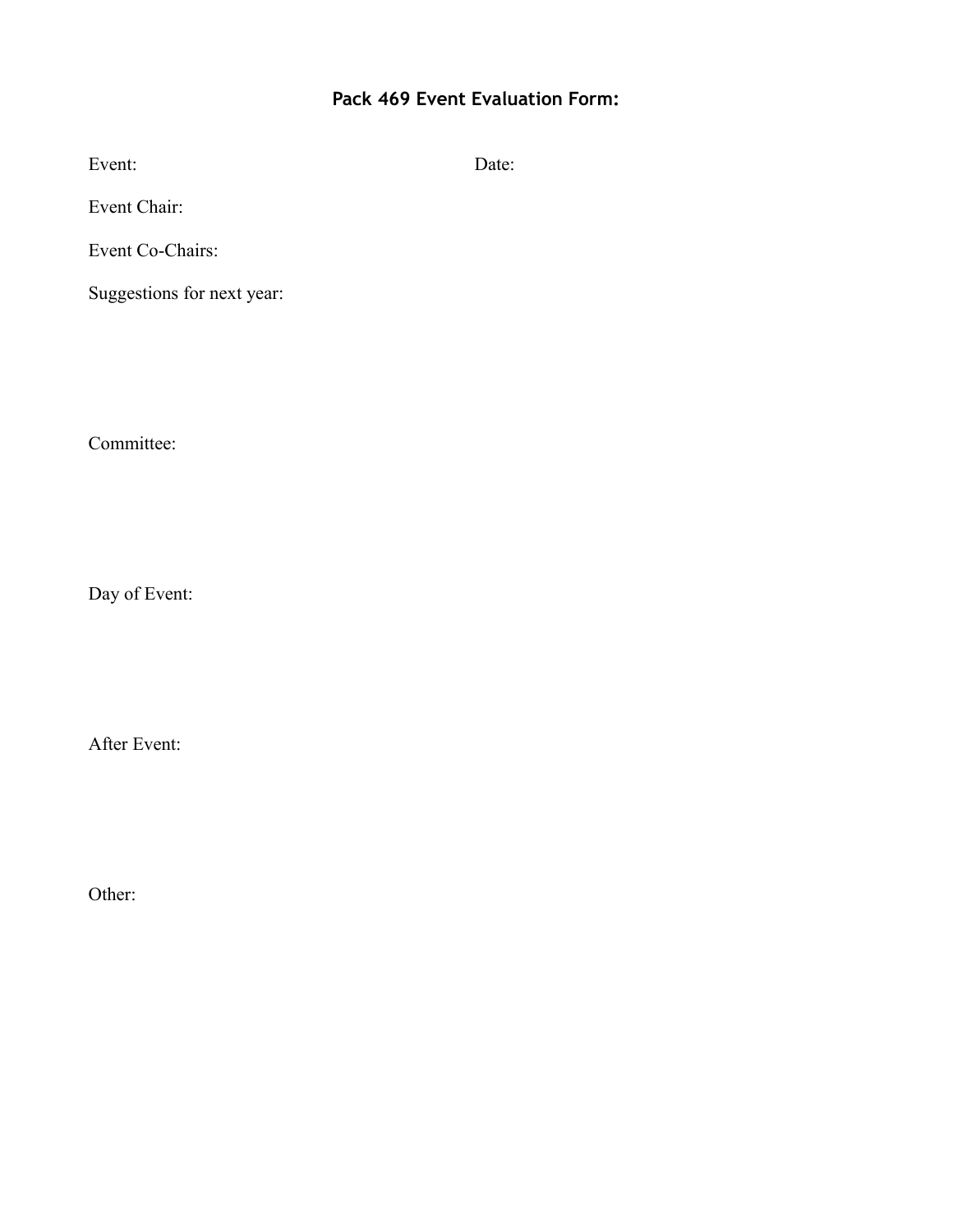**CUB SCOUT** PACK 469 and PACK 1324

ARROW OF LIGHT CEREMONY **AND BOY SCOUT CROSS OVER** 



SPRING CREEK PARK TOMBALL, TEXAS

**FEBRUARY 19, 1999** 

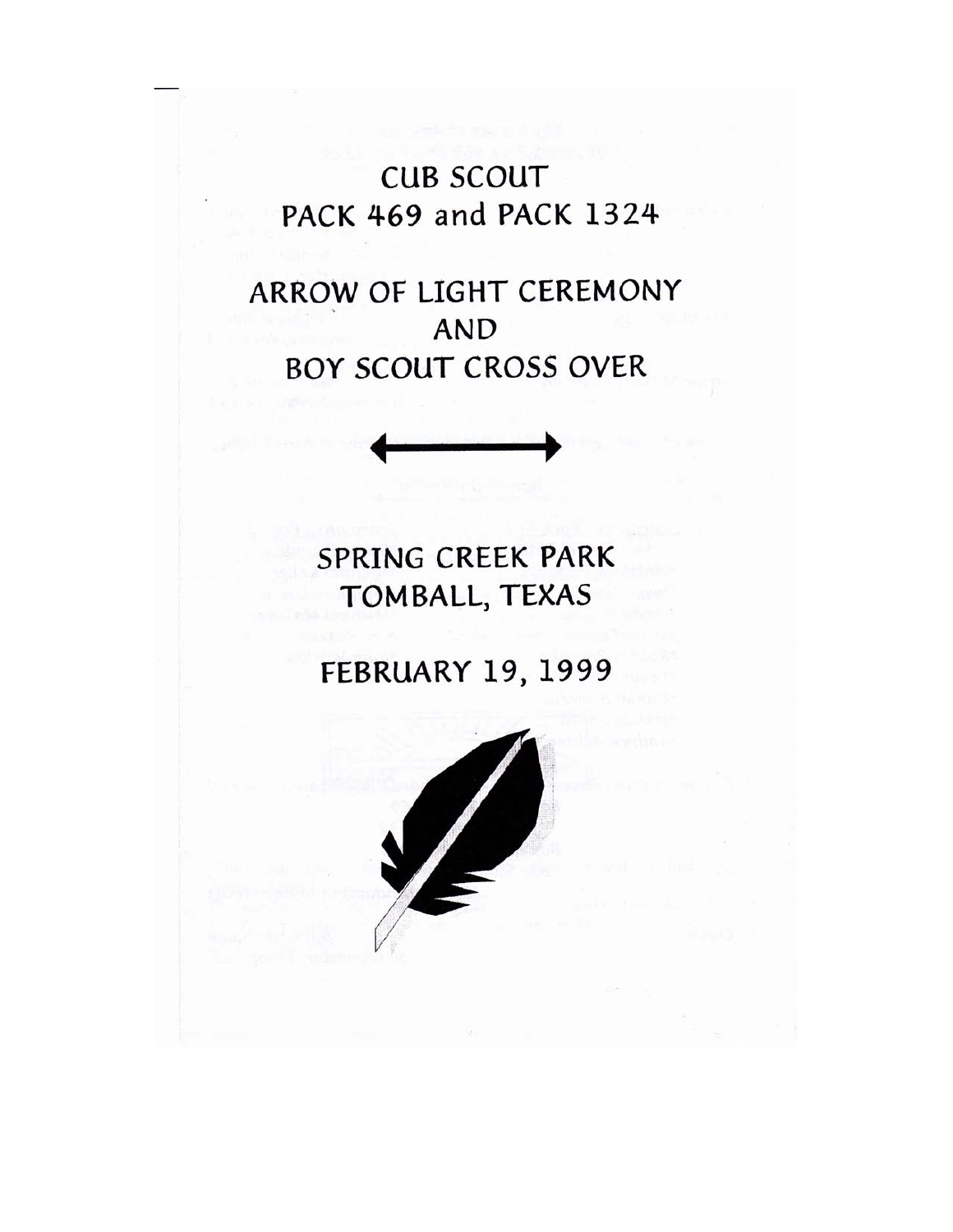#### **Boy Scouts of America** Cub Scout Pack 469 and Pack 1324

Welcoming

**Richard Bleiler** Cubmaster, Pack 469 Lanny Rummel Cubmaster, Pack 1324

Cubmaster, Pack 469

Scoutmaster, Troop 469

**Richard Bleiler** 

**Bill Rosenbaum** 

Advancements

Arrow of Light Meaning

Arrow of Light Ceremony

Order of the Arrow -Polaris District

#### Honored Webelos

Scorpions - Pack 469 \*John-Michael Betik \*Matthew Bogoyas David Clark \*David Hughes Jarrod Payne \*Robert Piwonka \*Kevin Pratz \*Daniel Sisneros \*Joshua Smith \*Andrew Ashten

Scorpions - Pack 1324 \*Buras Brandon \*Michael Keller \*John Kottlowski \*Michael Maloney Alex Roszko \*John Worlow

**Boy Scout Cross Over** 

Richard Bleiler/Lanny Rummel

Boy Scout Troop 469 Boy Scout Troop 1332 Boy Scout Troop 1323 Boy Scout Troop 41 \*Scouts graduating to Boy Scouts

Closing

**Bill Rosenbaum** Scoutmaster, Troop 469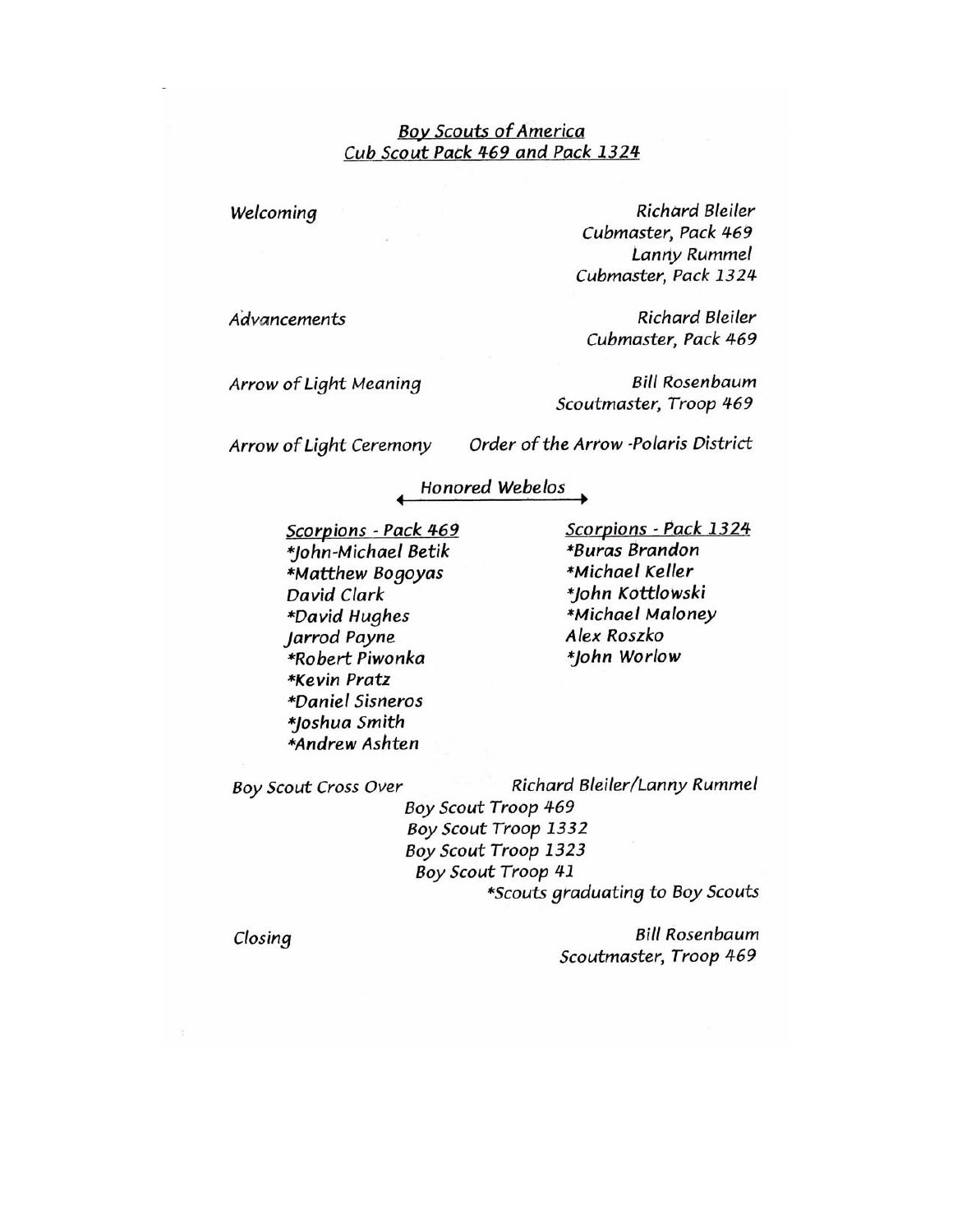The Arrow of Light is the highest award in Cub Scouting. This is the only Cub Scout badge or rank that you will be permitted to wear on the Boy Scout Uniform.

#### Arrow of Light Requirements

- 1. Be active in a Webelos den for 6 months
- 2. Show knowledge of the requirements to become a Boy Scout \*Repeat from memory the Scout Oath and the Scout Law Tell how they were practiced in everyday life

\*Give & explain the Scout motto, slogan, sign, salute, & handclasp

\*Understand the significance of the Scout badge Know its parts and tell what each stands for \*Tell how a Boy Scout Uniform is different from a Webelos Scout uniform

- 3. Earn eight activity badges, which must include Citizen, Fitness, Readyman, and one from the outdoor group, one from the mental skills group, and one from the technology group
- 4. Visit one Boy Scout troop meeting, and one Boy Scout oriented outdoor activity with the Webelos den
- 5. Participate in a Webelos overnight campout or day hike
- 6. Visit the Boy Scout troop you might like to join, talk to the Scoutmaster, complete the Boy Scout application and discuss with Webelos leader your interest in becoming a Boy Scout



The Indian sign for sun is over the arrow - that is why it is called Arrow of Light.

The sun has seven rays - one for each day of the week - they stand for the 7 great virtues of life; Wisdom, Courage, Self-Control, Justice, Faith, Hope, and Love.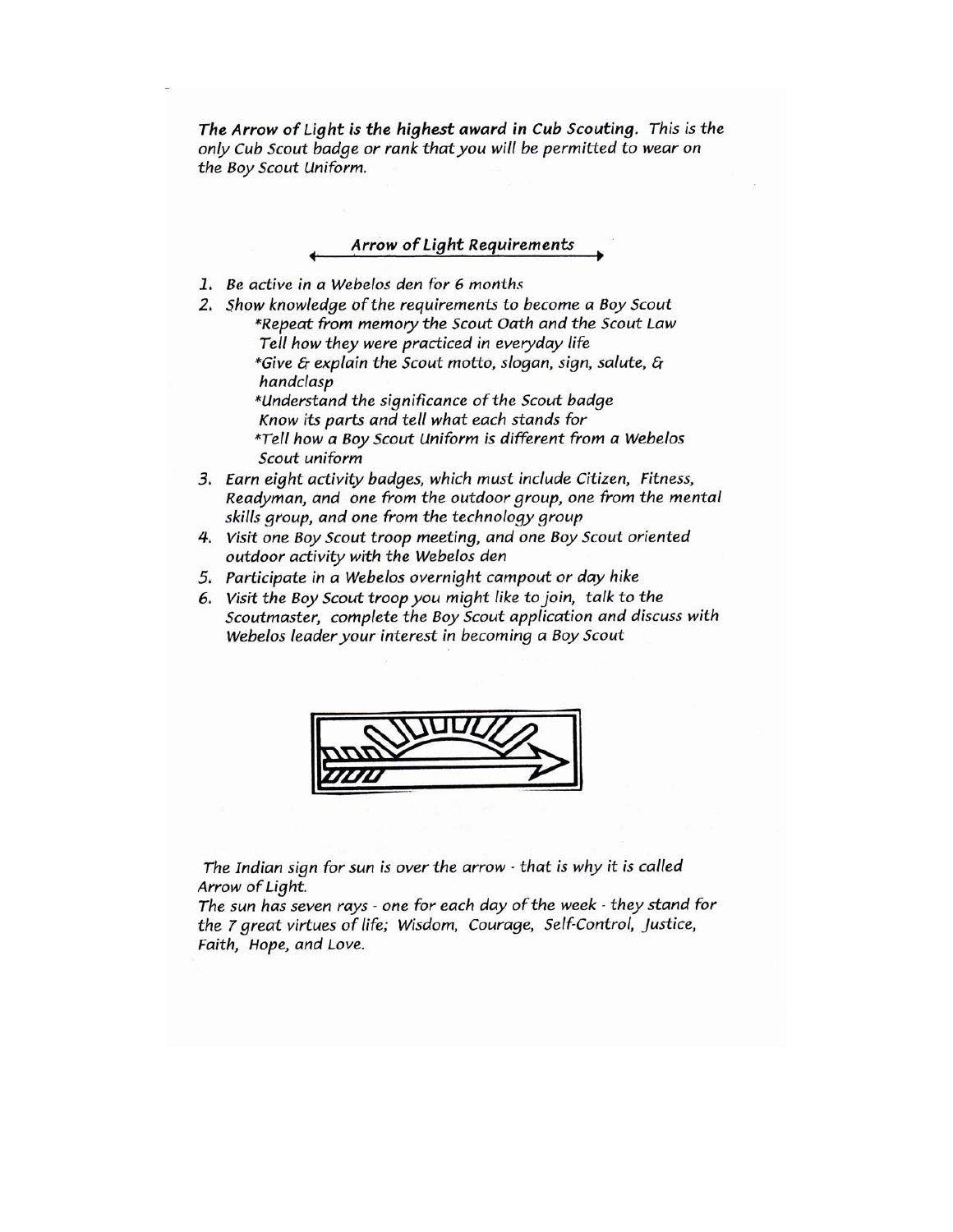Scout Oath On My honor I will do my best To do my duty to God and my country and to obey the Scout Law; To help other people at all times; To keep myself physically strong, mentally awake, and morally straight.

Scout Law A Scout is trustworthy, loyal, helpful, friendly, courteous, kind, obedient, cheerful, thrifty, brave, clean and reverent.

> Scout Motto "Be Prepared"

Scout Slogan "Do a Good Turn Daily"

For every 100 boys who join Scouting................

- $\triangleright$  12 will have their first contact with a church or synagogue
- $\triangleright$  5 will earn their religious emblem
- $\triangleright$  1 will enter the clergy
- > 18 will develop hobbies that will last through adult life
- $\triangleright$  8 will enter a career that was learned through the merit badge system
- $\triangleright$  1 will use his Scouting skills to save a life
- $\triangleright$  1 will use his Scouting skills to save his own life
- $\triangleright$  17 will become Scouting volunteers
- $\triangleright$  2 will become Eagle Scouts

Packs 469 and 1324 wish the Scouts of the Scorpion Dens a fond farewell and much success with their careers and adventures in Boy Scouts. We will truly miss the boys as well as their hard working parents. We thank the parents for enriching our Packs with their leadership, commitment, and enthusiasm. Good Luck and enjoy Boy Scouts!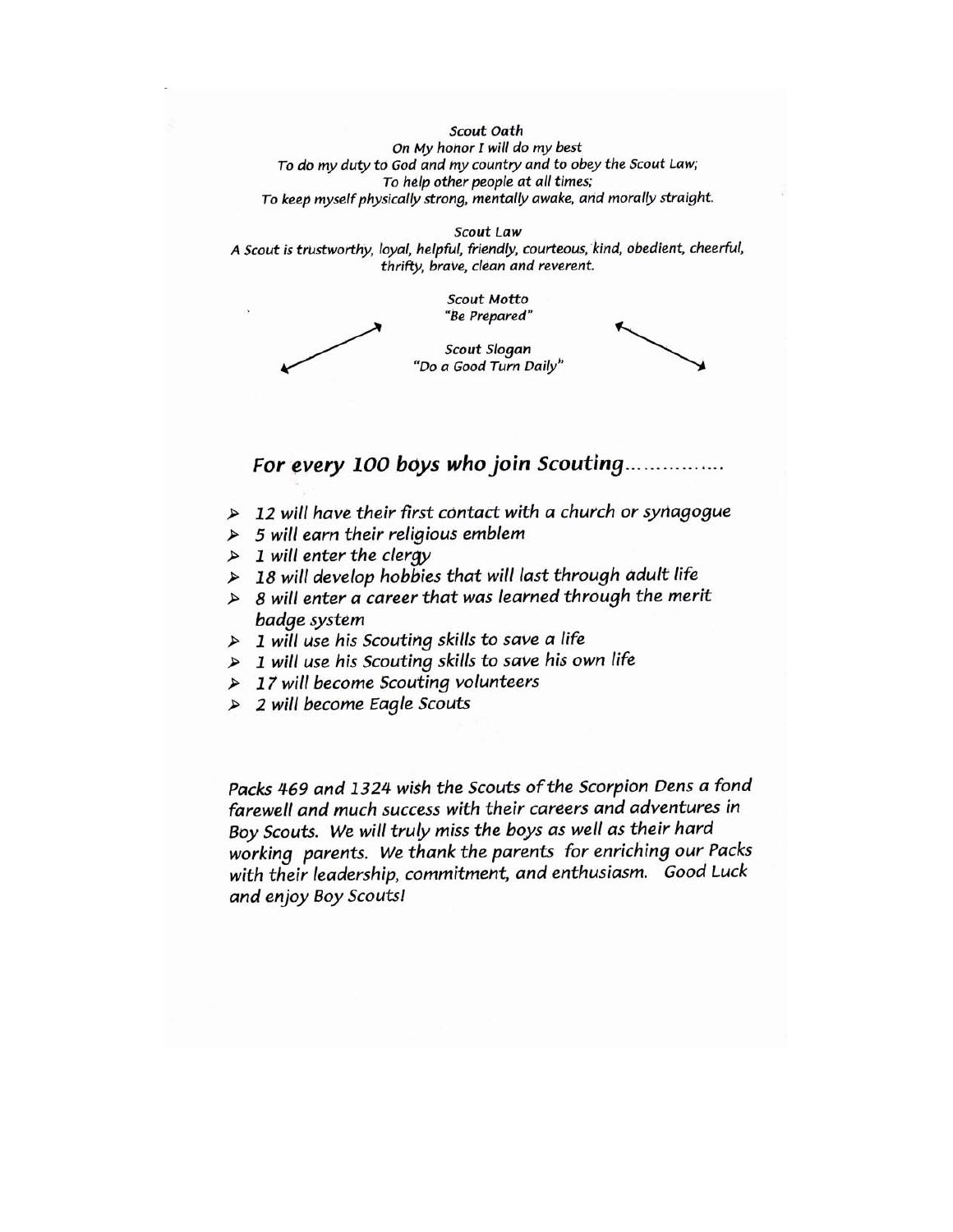#### COMMITTEE CHAIRPERSON - Kim Auxier ARROW OF LIGHT CEREMONY BOY SCOUT CROSSOVER SALEM LUTHERAN CHURCH CUBMASTER - David Dunbar CUB SCOUT PACK 469 DECEMBER 8, 2012 TOMBALL, TEXAS  $\overline{c}$ AMPITHEATER 6:30 PM. AND  $\overline{408}$ A scout is trustworthy, loyal, helpful, friendly, courteous, On My Honor I will do my best, To do my duty to God and We will truly miss the boys as well as their hard working parents. B will enter a career that was learned through the merit badge Pack 469, wishes to the Webelos II Scouts a fond farewell and much success with their careers and adventures in Boy Scouts. my Country and to obey the Scout law; to help other people at all times; To keep myself physically strong, kind, obedient, cheerful, thrifty, brave, clean and 12 will have their first contact with a church or synagogue We thank the parents for enriching our Pack with their GOOD LUCK AND ENJOY BOY SCOUTS!! 18 will develop hobbies that last throughout adult life mentally awake and morally straight. Scout Slogan-"Do a Good Turn Daily." For every 100 boys who join Scouting. leadership, commitment and enthusiasm. Scout Motto-"Be Prepared." 1 will use his Scouting skills to save a life Scout Oath I will use his skills to save his own life Scout Law reverent. 17 will become Scouting volunteers 5 will earn their religious emblem 2 will become Eagle Scouts I will enter the clergy system

A A

AAA

 $\mathbf{A}$ AA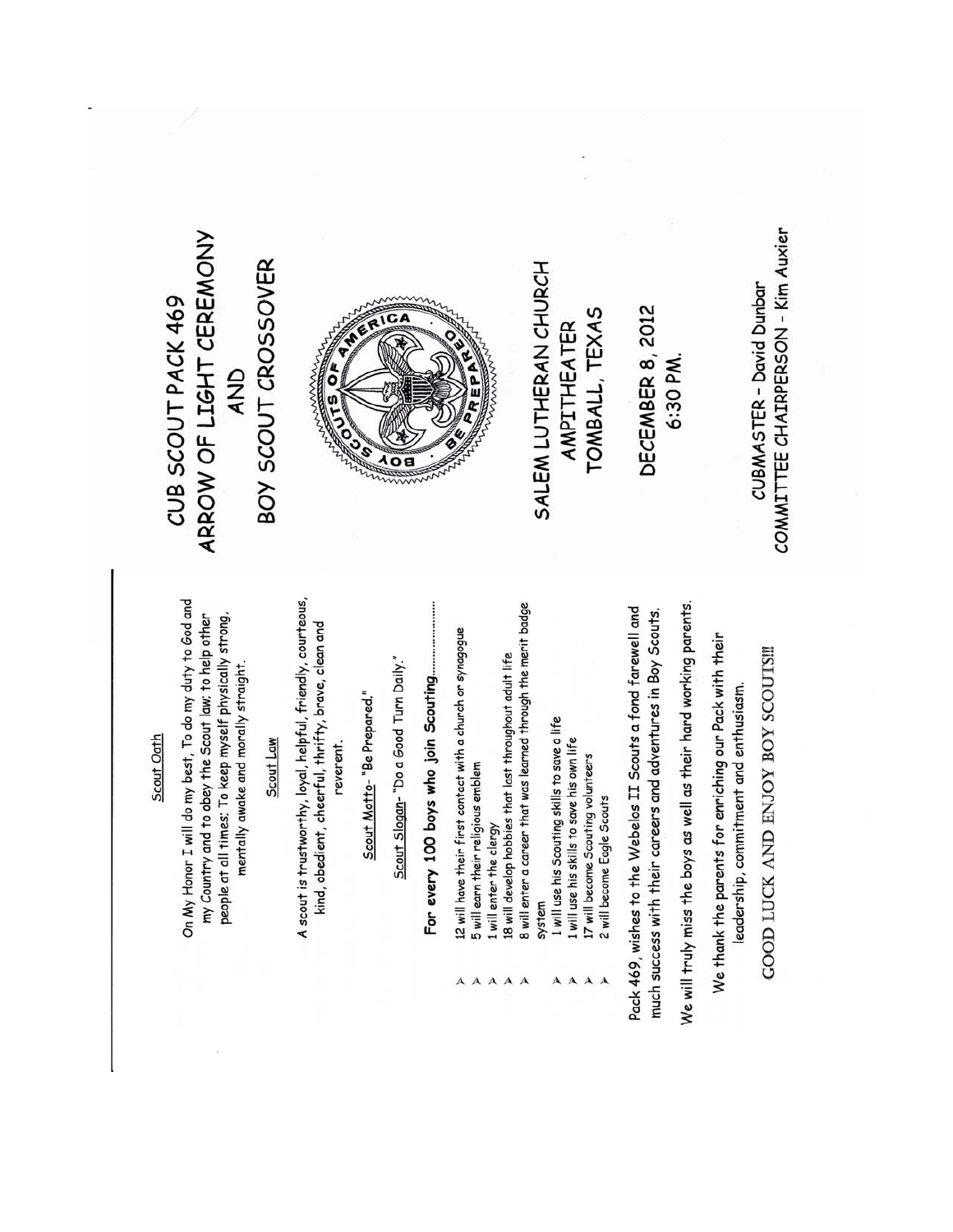| This is the<br>only Cub Scout badge or rank that you will be permitted on the Boy<br>The Arrow of Light is the highest award in Cub Scouting.<br>Arrow of Light Requirements<br>Scout Uniform. |               | Show knowledge of the requirements to become a Boy Scout<br>Be active in a Webelos den for 6 months.<br>$\overline{u}$ in | Repeat from memory the Scout Oath and the Scout Law. Tell<br>Give and explain the Scout Motto, slogan, sign, salute and<br>how they are practiced in everyday life.<br>handshake. | Understand and describe the significance of the First Class<br>Scout badge. | Readyman and one from the outdoor group, one from the mental skills<br>Tell how a Boy Scout Uniform is different from a Webelos<br>Earn eight and activity badges, which must include Citizen, Fitness,<br>Tie the joining knot. (Square knot)<br>Scout Uniform.<br>៳໋ | Visit one Boy Scout troop meeting and one Boy Scout oriented outdoor<br>group and one from the technology group.<br>activity.<br>4. | Participate in a Webelos overnight campout or day hike.<br>ம் ம் | Visit the Boy Scout troop you might like to join and talk to the<br>Scoutmaster. | Complete the Honesty Character Connection.<br>7. |                        | man                                                        | The Indian sign for sun is over the arrow- that is why it is called Arrow of Light. | The sun has seven rays- one for each day of the week. They stand for the seven<br>great virtues of life; Wisdom, Courage, Self-Control, Justice, Faith, Hope and | Love.                                                                         |  |
|------------------------------------------------------------------------------------------------------------------------------------------------------------------------------------------------|---------------|---------------------------------------------------------------------------------------------------------------------------|-----------------------------------------------------------------------------------------------------------------------------------------------------------------------------------|-----------------------------------------------------------------------------|------------------------------------------------------------------------------------------------------------------------------------------------------------------------------------------------------------------------------------------------------------------------|-------------------------------------------------------------------------------------------------------------------------------------|------------------------------------------------------------------|----------------------------------------------------------------------------------|--------------------------------------------------|------------------------|------------------------------------------------------------|-------------------------------------------------------------------------------------|------------------------------------------------------------------------------------------------------------------------------------------------------------------|-------------------------------------------------------------------------------|--|
| Cub Scout Pack 469, Tomball Texas<br>Lakewood United Methodist Church<br>America                                                                                                               | Webelos I     | Troop 113                                                                                                                 | James Wroten, Scout Master Troop 113<br>Jim Woods, Scout Master Troop 469<br>David Dunbar, Cubmaster, Pack 469                                                                    | David Dunbar                                                                | Raymond Moore<br>Morgan Milner<br>Ceremony Team-Troop 469<br>Robbie Littlefield<br>J. R. Williamson<br>Mitchell Woods                                                                                                                                                  |                                                                                                                                     | Den 8-                                                           | Foster Tomer * SA<br>Hunter Kiff * SA                                            |                                                  | *Earned Arrow of Light | SA-Super Achiever - Earned<br>all 20 Webelos Activity Pins | David Dunbar                                                                        | Lisa Henry, Joe Kiff                                                                                                                                             | Troop 469<br>Webelos I-Den                                                    |  |
| Boy Scouts of                                                                                                                                                                                  | Flag Ceremony | Invocation                                                                                                                | Welcoming & Introductions                                                                                                                                                         | Arrow of Light Meaning and Ceremony                                         | Boy Scout Crossover                                                                                                                                                                                                                                                    | <b>Honored Webelos</b>                                                                                                              | Den 3-Vipers                                                     | SÃ<br>SÃ<br>Allan Gonzalez<br>Dylan Cluck                                        | <b>SA</b><br>Ian Henry                           | 54<br>Andrew Saunier   | 5A<br>Christian Simmons *                                  | Closing                                                                             | Den Leader Moment                                                                                                                                                | Refreshments and drinks following in the Scout Hut.<br>Retiring of the Colors |  |

 $\blacksquare$ 

 $\sim 0.01$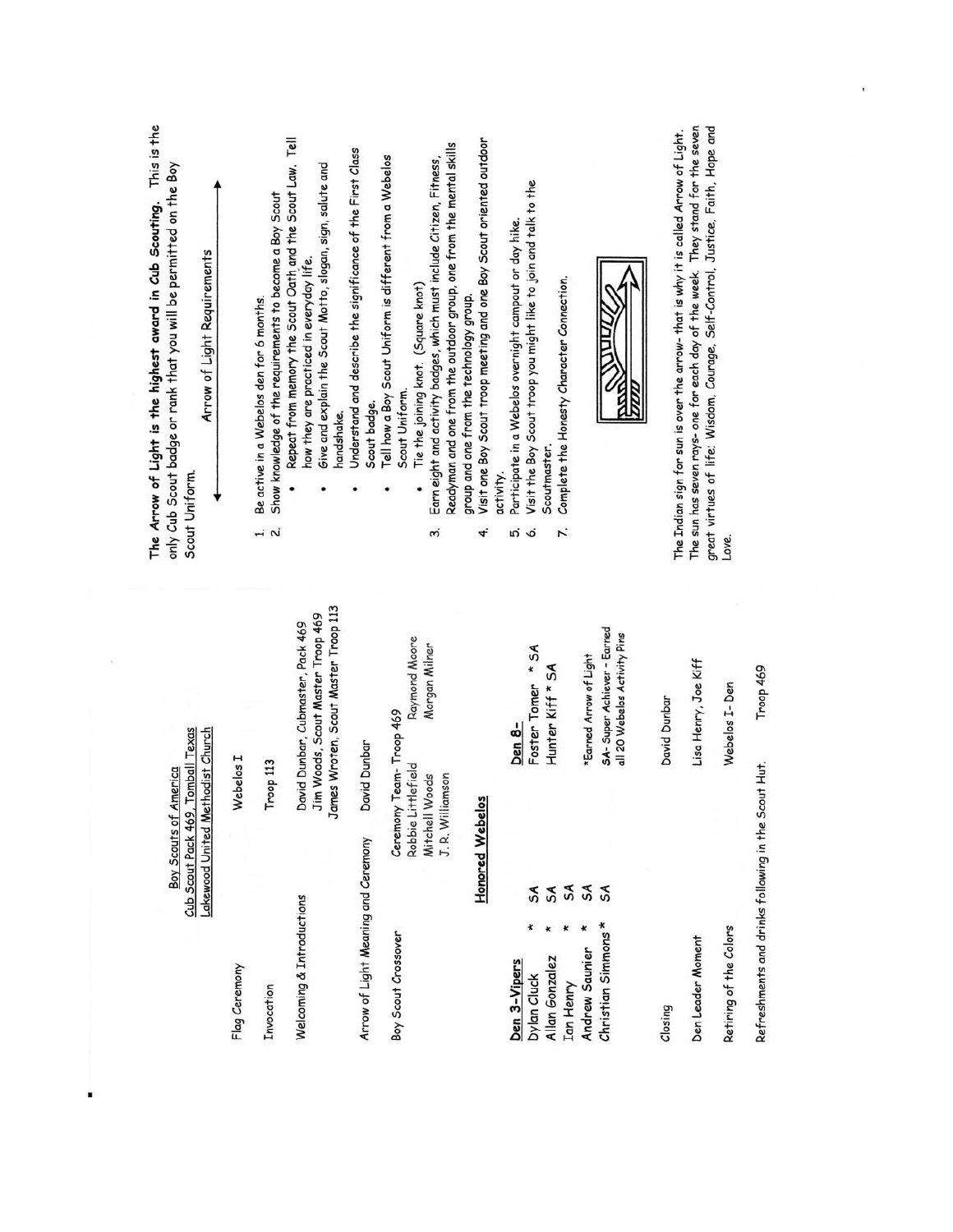<span id="page-11-0"></span>

Pack 12 - Arrow Of Light Ceremony - Pack 469 December 14, 2013

Thank you for joining us tonight as we acknowledge our scouts who complete their Cub Scout journey tonight by obtaining the Arrow of Light award. The Arrow of Light is the final badge that can be achieved by Cub Scouts and is the only Cub Scout badge that can be worn by Scouts on their Boy Scout uniform. We are all very proud of our Scouts that have worked so hard to complete this prestigious achievement.

| <b>PRESENTATION OF COLORS:</b>    |                                                                                                     | PAGK 469 - Webelos I                                                                                                                                                                                                                                      |                                                                                                                                                                                                                                     |  |  |  |  |  |  |
|-----------------------------------|-----------------------------------------------------------------------------------------------------|-----------------------------------------------------------------------------------------------------------------------------------------------------------------------------------------------------------------------------------------------------------|-------------------------------------------------------------------------------------------------------------------------------------------------------------------------------------------------------------------------------------|--|--|--|--|--|--|
| <b>INVOGATION:</b>                |                                                                                                     | Pack 12 - Doug Wylie                                                                                                                                                                                                                                      |                                                                                                                                                                                                                                     |  |  |  |  |  |  |
| <b>Welcome and Introductions:</b> |                                                                                                     | Terry Box - Cubmaster Pack 469<br>Doug Wylie - Cubmaster Pack 12<br>Jim Woods - Scoutmaster Troop 469<br><b>James Wroten - Scoutmaster Troop 113</b><br><b>Kelly Hunt - Pack 12 Webelos II Leader</b><br><b>Brent Auxier - Pack 469 Webelos II Leader</b> |                                                                                                                                                                                                                                     |  |  |  |  |  |  |
| <b>AOL Announcements:</b>         |                                                                                                     | <b>Terry Box and Doug Wylie</b>                                                                                                                                                                                                                           |                                                                                                                                                                                                                                     |  |  |  |  |  |  |
| <b>Honored Scouts:</b>            | Pack 12<br>*Matthew Gazedessus *Jared Auxier<br>*Daniel Grobe<br>*Brendan Hunt<br>*Nathan McGarrett | <b>Pack 469</b><br><i><b>*Cason Calvagna</b></i><br><b>Robert Dunbar</b><br><b>Stuart Dunbar</b><br><b>Jameson Gray</b><br>defferson bockhart                                                                                                             | <b>Ryan MacDonald</b><br><b>Ford Morris</b><br><b>Daniel Pierce</b><br><b>Noah Riker</b><br><b>Alejandro Salinas</b><br><b>Cristian Zavala</b><br>* These boys completed all 20 Webelos Activity Pins for the Super Achiever Award. |  |  |  |  |  |  |
| <b>Crossover Ceremony:</b>        |                                                                                                     | <b>Troop 469 Geremony Team</b>                                                                                                                                                                                                                            |                                                                                                                                                                                                                                     |  |  |  |  |  |  |
| <b>Closing:</b>                   |                                                                                                     | <b>Terry Box and Doug Wylie</b>                                                                                                                                                                                                                           |                                                                                                                                                                                                                                     |  |  |  |  |  |  |
| <b>Retrieve Colors:</b>           |                                                                                                     | Pack 469 Webelos I                                                                                                                                                                                                                                        |                                                                                                                                                                                                                                     |  |  |  |  |  |  |

Pack 469 and Pack 12 wish their Webelos II scouts a fond farewell and much success in their adventures as Boy Scouts. Some scouts started as Tigers in their packs while some joined their packs later in their scouting career. Regardless how long or short their tenure may have been, all belonged and were cherished members to their Packs.

We thank these scouts and their parents for allowing us to lead them through to this ceremony tonight. We are proud and honored to have had the opportunity to share this time with them all.

- Brent Auxier and Kelly Hunt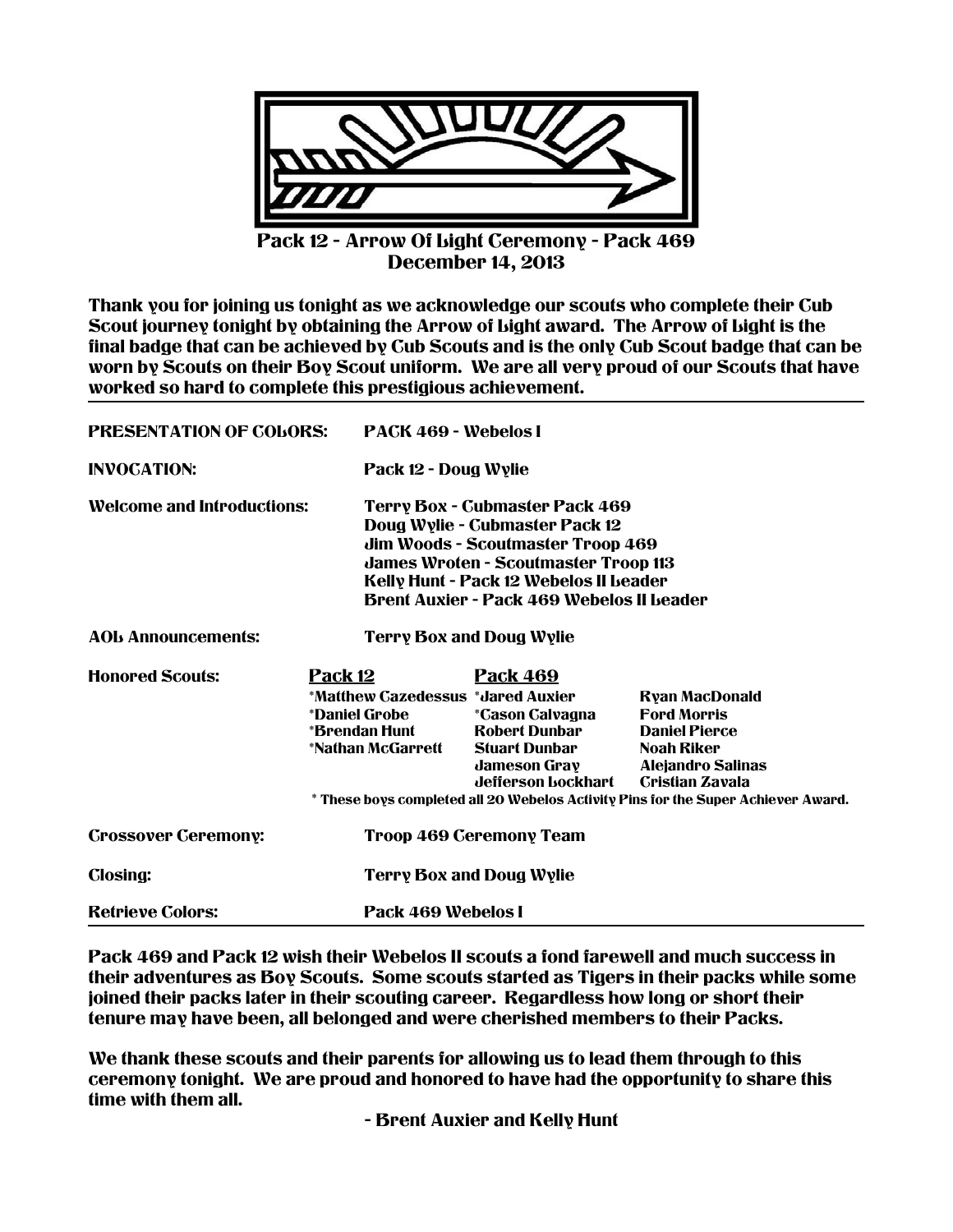

## **The Arrow of Light Ceremony - Script #1**

## <span id="page-12-0"></span>**The Arrow of Light**

The final and highest rank of Cub Scouting is the Arrow of Light.

These Scouts have worked very hard over the years to earn this prestigious award, and demonstrate that they understand the purpose of Scouting. They've completed all the requirements for the Arrow of Light badge and have completed the Cub Scout trail.

## **The Arrow of Light is a significant achievement**

The Arrow of Light is recognized as a significant achievement by the Boy Scouts of America. As long as you are in Scouting, even as an adult, you will be able to wear the symbol of the Arrow of Light. As a Boy Scout, you continue to wear the Arrow of Light on your uniform. As an adult leader, you wear a square knot representing the Arrow of Light on your uniform.

## **The seven rays in the Arrow of Light**

The sun shines from the arrow with seven rays to light your trail. These seven rays stand for the seven great virtues of life -- virtues that a Webelos Scout must have if they are to succeed and advance in Scouting and in life. For younger

Scouts, living by and using these seven great virtues will help you achieve much on your trail upward to the Arrow of Light.

A Scout has WISDOM

Having wisdom doesn't mean that a Scout is smarter than others. It means that he uses what he knows to live a better life - to be a good example for other people, young and old, Scouts and others, family and friends.

A Scout has COURAGE

Having courage doesn't mean that you're never afraid : very courageous people are often afraid. However, facing danger despite your fear is the act of a brave, courageous Scout.

A Scout has SELF-CONTROL

Scouts have to know when to stop. When you can stop yourself when you have had enough or done enough of something - enough eating, enough playing, or even enough working -- then you have selfcontrol. Know what behavior is correct in each situation, and do it. When you have self-control, you are growing up as a Scout. A Scout gives JUSTICE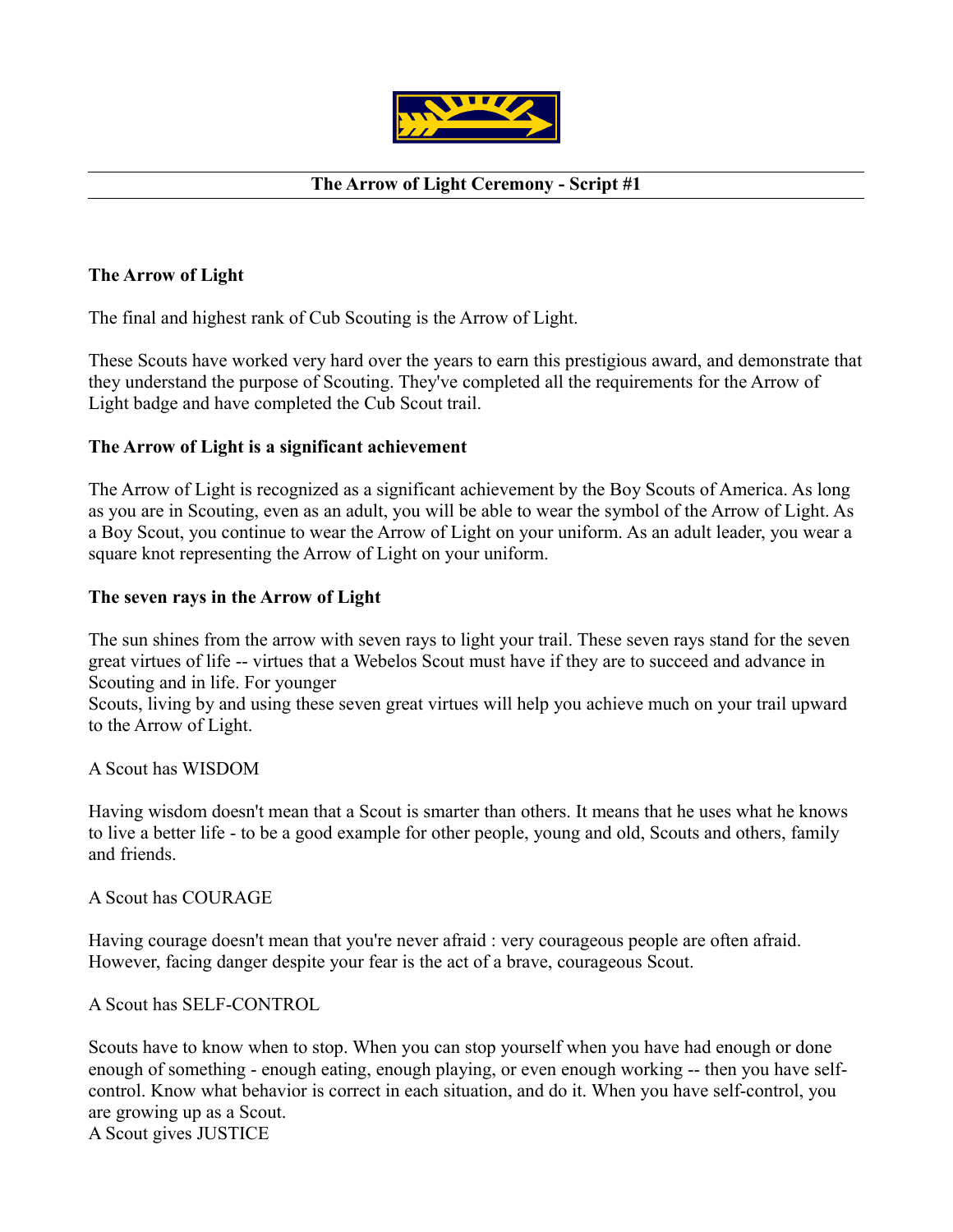Justice is part of the Pledge of Allegiance: "with liberty and justice for all". Justice is being fair with others that we go to school with, work and play with. Justice means it doesn't matter who the person is, or what color they are, or what they do -- Scouts are fair to everyone.

A Scout has FAITH

Scouts believe in God. Faith means that we believe in God and other things we cannot see. When you know God exists in your heart, you have faith.

A Scout has HOPE

Hope means you rook forward to good things that you believe will happen. You hope for better things tomorrow, but you work hard today to make those good things happen.

A Scout has LOVE

Scouts have many kinds of love. Love of family, home, your fellow scouts, God and country are all a part of scouting. Every kind of love is important for a full and happy life.

You will find that if you life by these seven virtues, you will be happy and will make the people around you happy as well.

#### **The shadow box**

As a constant reminder of your accomplishments we would like to present to each of you a special token of our admiration and respect for what you have done.

Your parents have stood behind you, encouraged and supported you throughout your cub scout career. Tonight, in recognition of your achievement you will be presented with a display box built by your father. The box contains the

mementos of your cub scouting career, collected and arranged by your mother.

The box also holds an arrow, which has the markings that tell the story of your Cub Scout trail. The arrow was decorated by your Den leader, who guided your way along the way along the trail.

#### **This arrow represents the Arrow Of Light**

It's shaft is straight and true; to remind us a Scout is to be straight and true in keeping his promises.

The feathers on this arrow help guide it on its course; just as the ideals of Cub Scouting guide a boy on his course of life.

The rawhide on the shaft symbolizes your strength -- you are strong, but flexible.

Like the arrow, straight and true, as Scouts you have learned how to live your life, setting an example for others to follow. The arrow point is your focus on life as you face the challenges ahead.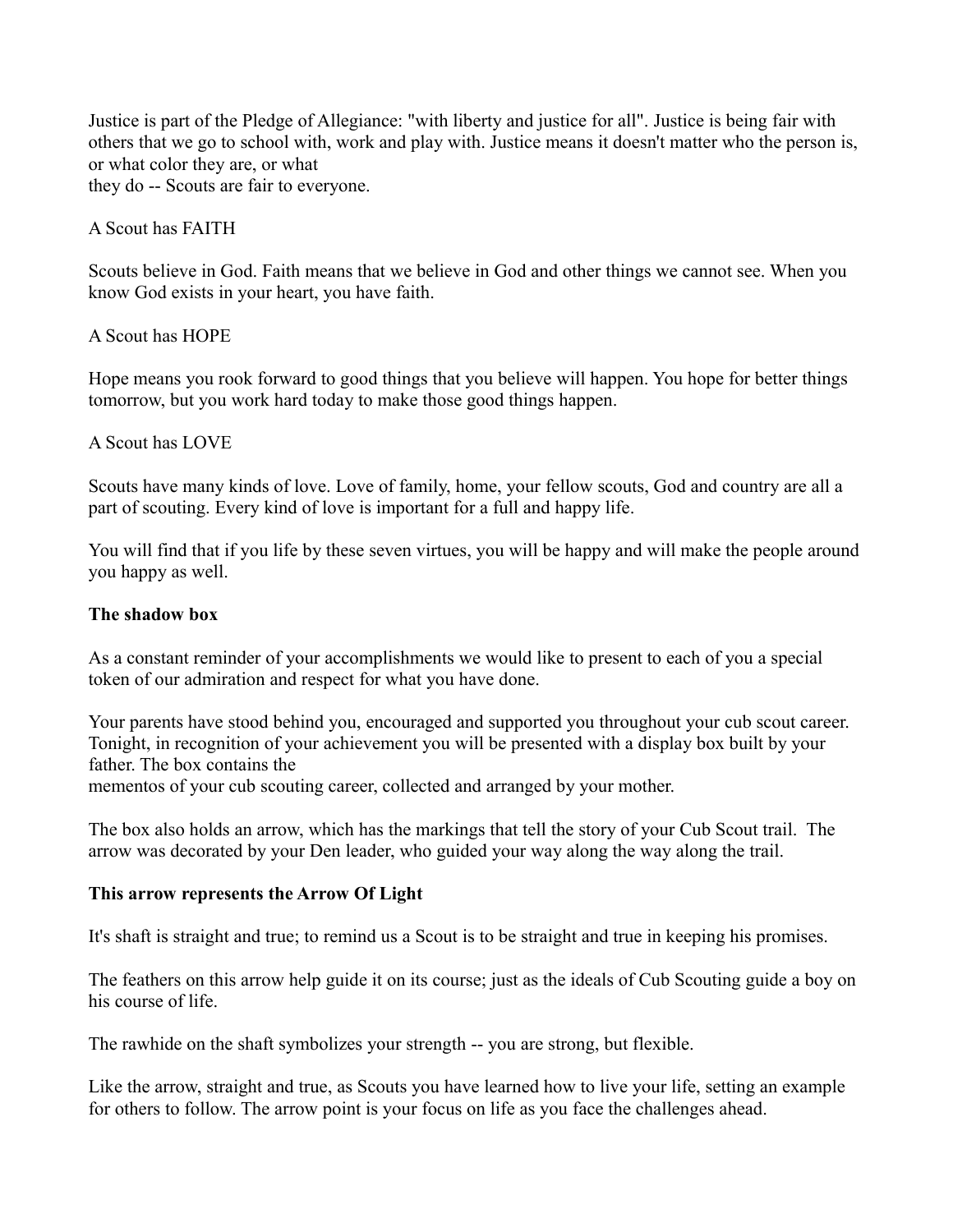## **Explanation of markings**

These seven yellow bands around the shaft represent the seven virtues of life, WISDOM, COURAGE, SELF CONTROL, JUSTICE, FAITH, HOPE AND LOVE.

The YELLOW mark shows the boy has completed his Bobcat requirements, the first step on the Cub Scout trail.

The RED mark shows that he has completed his Wolf requirements.

After the red mark there are gold silver marks representing the arrow points that he earned as a Wolf.

The GREEN mark shows that he completed his Bear rank.

After the green mark there are gold silver marks representing the arrow points that he earned as a Bear.

Next, he joined a Webelos Den. The black marks represent the Webelos Activity Pins he earned.

Then he earned his Webelos Badge, which is marked in BLUE.

Then there are additional Webelos Activity Pins.

Finally, his Arrow of Light is signified by the WHITE marking.

## **Remember the ideals**

We give you this arrow as a reminder of Cub Scouting. To remember the ideals you have learned as a Cub Scout, and remain straight and true as you grow to manhood.

We hope you will display this arrow proudly, so that every day you will be reminded of the things we have learned together along the trail during our Cub Scout years.

## **The future**

The blue and gold colors of the arrow also represent your past, while the red and green are your future.

You have shown us all what you are capable of achieving. You have lived the Cub Scout motto, "Do Your Best". When you leave here tonight we challenge each of you to soar to greater heights.

Those of you going on to Boy Scouts, we urge you to follow the trail to Eagle. As your Cub Scout leaders, we would be honored to join you, wherever you may be, should you attain the rank of Eagle.

Please accept our sincerest congratulations for your outstanding effort and best wishes for whatever your future holds.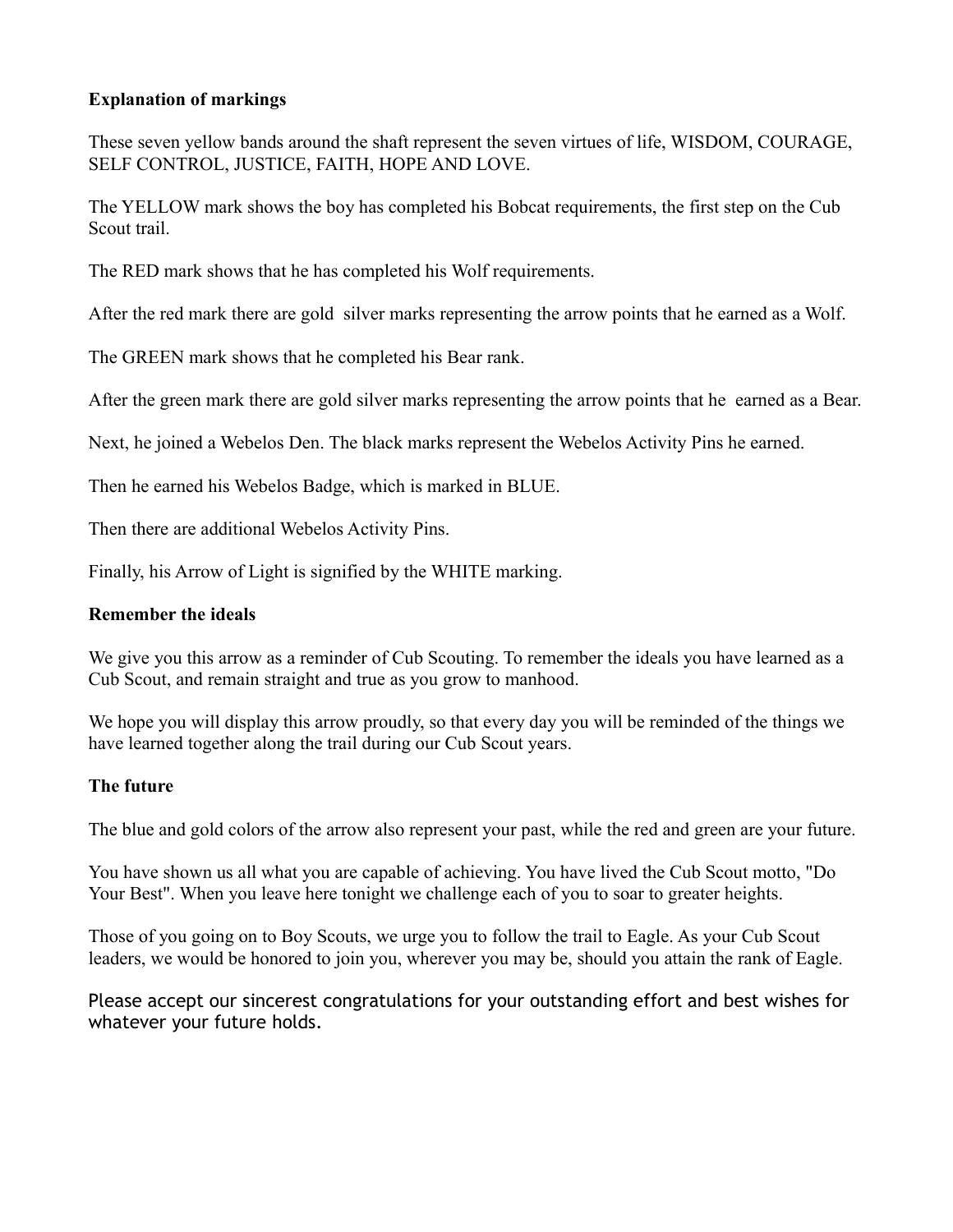# **2013 Arrow of Light - Ceremony Announcements**

# <span id="page-15-0"></span>**-Doug Wylie-**

Cub Scouting is structured to run parallel with a scouts school year. The Tiger year is while the scout is in the first grade, Wolves are in the second grade, and Bears are in the third grade. Scouts become Webelos in their fourth grade year but an odd thing happens... they achieve their Webelos badge but stay Webelos into their fifth grade year. We refer to these scouts as Webelos II since it is their second year of being a Webelos. The reason the Webelos rank spans more than one year is that they begin learning what is expected of Boy Scouts. While Tigers, Wolves, and Bears learn various scouting ideals and skills, the Webelos start putting all these ideals and skills together and learn how to become Boy Scouts and achieve the Arrow of Light rank.

# **-Terry Box-**

The Arrow of Light is recognized as a significant achievement by the Boy Scouts of America. As long as you are in Scouting, even as an adult, you will be able to wear the symbol of the Arrow of Light. As a Boy Scout, you will continue to wear the Arrow of Light on your uniform. As an adult, you can wear a square knot that represents the achievement you have made tonight.

As your name is called, please come forward to be recognized:

From Pack 469: Jared Auxier... Robert Dunbar... Jameson Gray... Jefferson Lockhart... Daniel Pierce... Alejandro Salinas... Cason Calvagna... Stuart Dunbar... Ryan MacDonald... Ford Morris... Noah Riker... and Cristian Zavala.

## **-Doug Wylie-**

From Pack 12: Daniel Grobe... Brendan Hunt... Nathan McGarrett... and Matthew **Cazedessus** 

Tonight we gather to acknowledge our Webelos II Scouts as they end their Cub Scout trail. They've completed all the requirements for the Arrow of Light badge. This is the final, and highest, rank of Cub Scouting.

## **-Terry Box-**

In addition, as Webelos you can achieve activity pins. While a portion of the 20 available pins are required for the rank, the balance are optional to complete during your 18 months as a Webelos Scout. Tonight we have six scouts that have completed all 20 pins and have attained the 'Super Achiever' status as Webelos.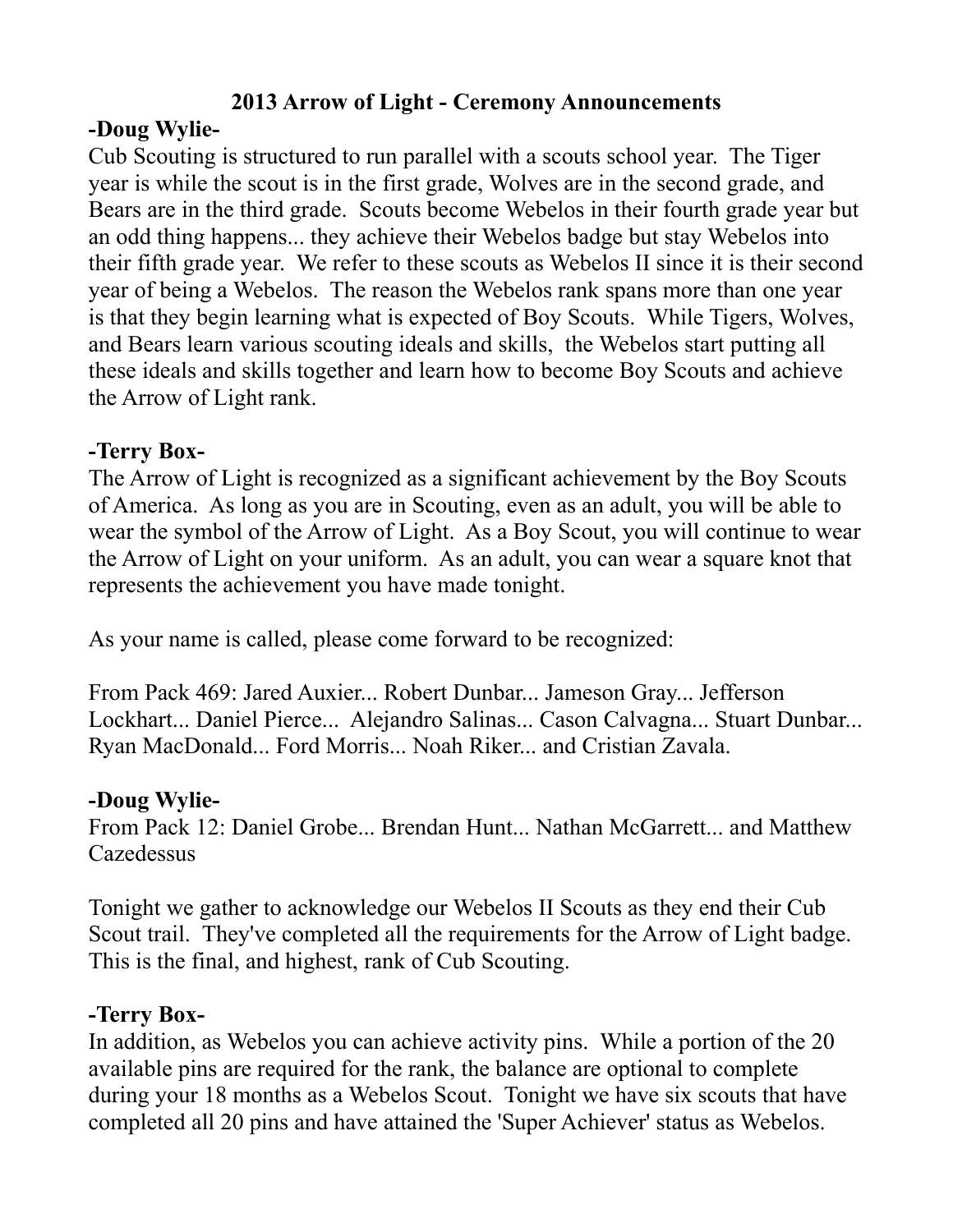These scouts are Jared Auxier and Cason Calvagna of Pack 469 and Matthew Cazedessus, Daniel Grobe, Brendan Hunt, and Nathan McGarrett of Pack 12.

## **-Doug Wylie-**

We congratulate you all on the achievements you have made tonight.

Scouts, please return to your seats

These Scouts have worked very hard over the years to earn this prestigious award, and demonstrate that they understand the purpose of Scouting. They have learned that as a Boy Scout they have a duty to God and their Country, they are to help other people, and they should stay strong and true. They also have agreed to follow the Scout Law.

# **-Terry Box-**

This law states 12 ideals. A Scout is Trustworthy, Loyal, Helpful, Friendly, Courteous, Kind, Obedient, Cheerful, Thrifty, Brave, Clean, and Reverent. Behind us tonight is a bridge that these scouts had a part in making. This bridge will lead them from their time as a Cub Scout and mark their beginning as a Boy Scout. There are 12 treads spanning this bridge and each tread is inscribed with one of these ideals. Scouts, if you choose to cross this bridge tonight, read these words. They will guide you... not only as Boy Scouts, but through your life.

# **-Doug Wylie-**

While Boy Scouting is a boy led activity, Cub Scouting is a family led endeavor. Boy Scouts will plan and organize their activities. Cub Scout activities are planned and organized by adults in the Pack. Cub Scouts are taught to follow Akela. Akela is any adult around them and, depending on where they might be, Akela could be their teacher, their den leader, an athletic coach... but Akela is always their parents. Den Leaders might change, Teachers most certainly change, but their parents... their Mom and their Dad... these are the people who are by their side throughout Cub Scouting.

## **-Terry Box-**

With this in mind, we ask that when your scout is called during the Crossover Ceremony at least one parent of the scout come forward to the side of the stage. If your scout chooses to cross the bridge to Boy Scouts we would like you to escort him to the bridge, pin on his Arrow of Light badge, and send him on to the Troop of his choosing.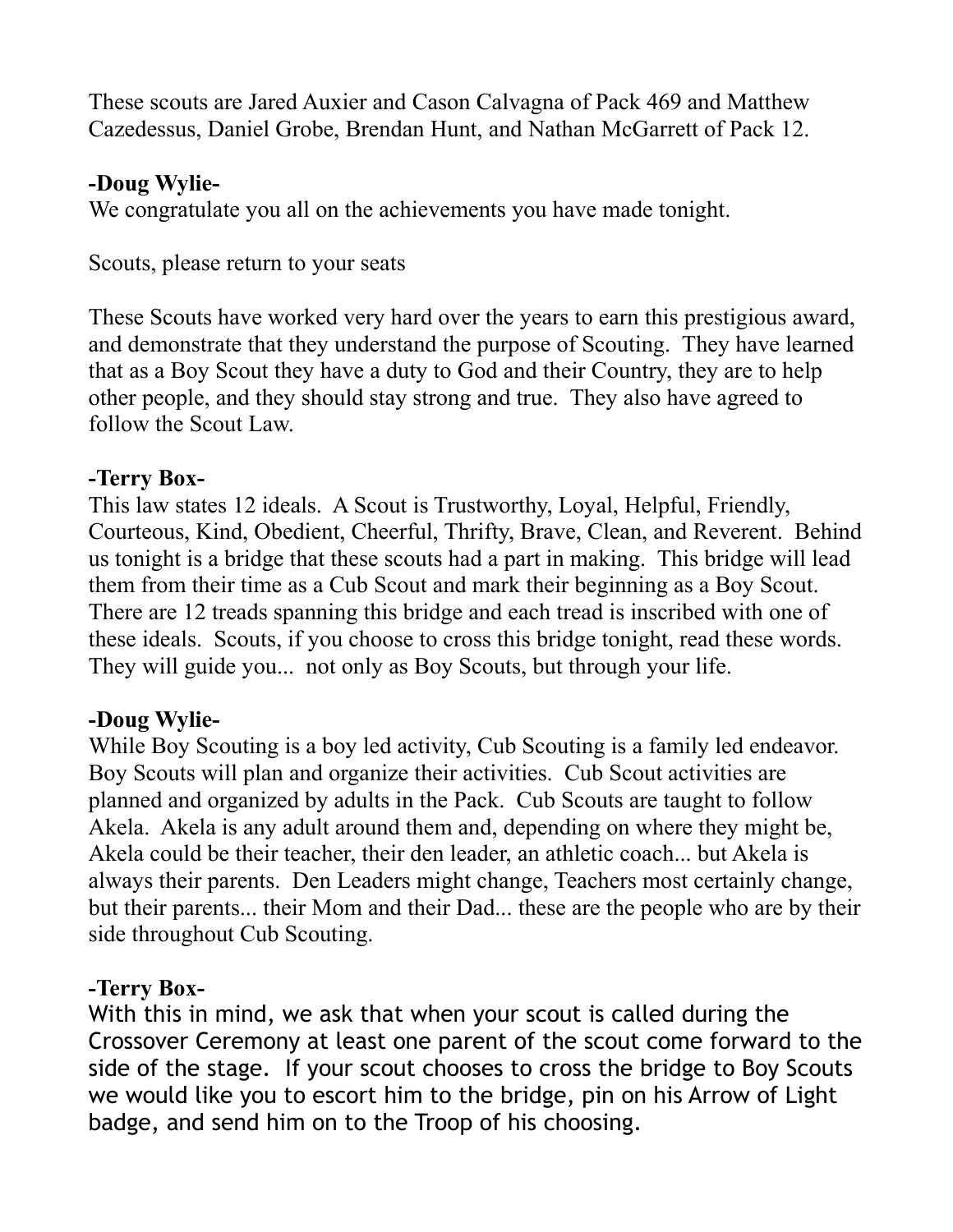

## **The Crossover Ceremony - Script #1**

<span id="page-17-0"></span>In the final months of his Webelos Scouting experience, a boy decides what troop he will join and, with his parents, arranges for his entrance into Boy Scouting. Tonight our Pack has the privilege of bringing these Webelos Scouts to this significant milepost.

The night you became Cub Scouts a whole new world of opportunity was opened to you. During the past years you have experienced that good feeling that comes in giving goodwill to others. Now you have the privilege of becoming a Boy Scout. This ceremony marks the completion of your Cub Scouting, just as it marks the beginning of a whole new experience in Boy Scouting.

As a Boy Scout you will hike and camp. You will learn many useful things. You will have an opportunity to continue your growth as a useful citizen because you will participate in civic activities and learn the joy of helping others by practicing the habit of doing a Good Turn every day.

#### **The Crossover**

Tonight, you will symbolically cross over the bridge from Cub Scouts to Boy Scouts.

You will exchange your Webelos Scout neckerchief and Cub Scout shoulder loops epaulets for a troop neckerchief, and Boy Scout epaulets as a symbol of graduation into Boy Scouting.

You will receive, and return the Boy Scout salute.

Then you will leave our council fire and join the council fire of your new troop.

Scoutmasters, Pack 469 is proud to present these Webelos Scouts, holders of the Arrow of Light Award. It is our hope and belief that you and your scouts will provide them the finest opportunity to carry on their Scouting.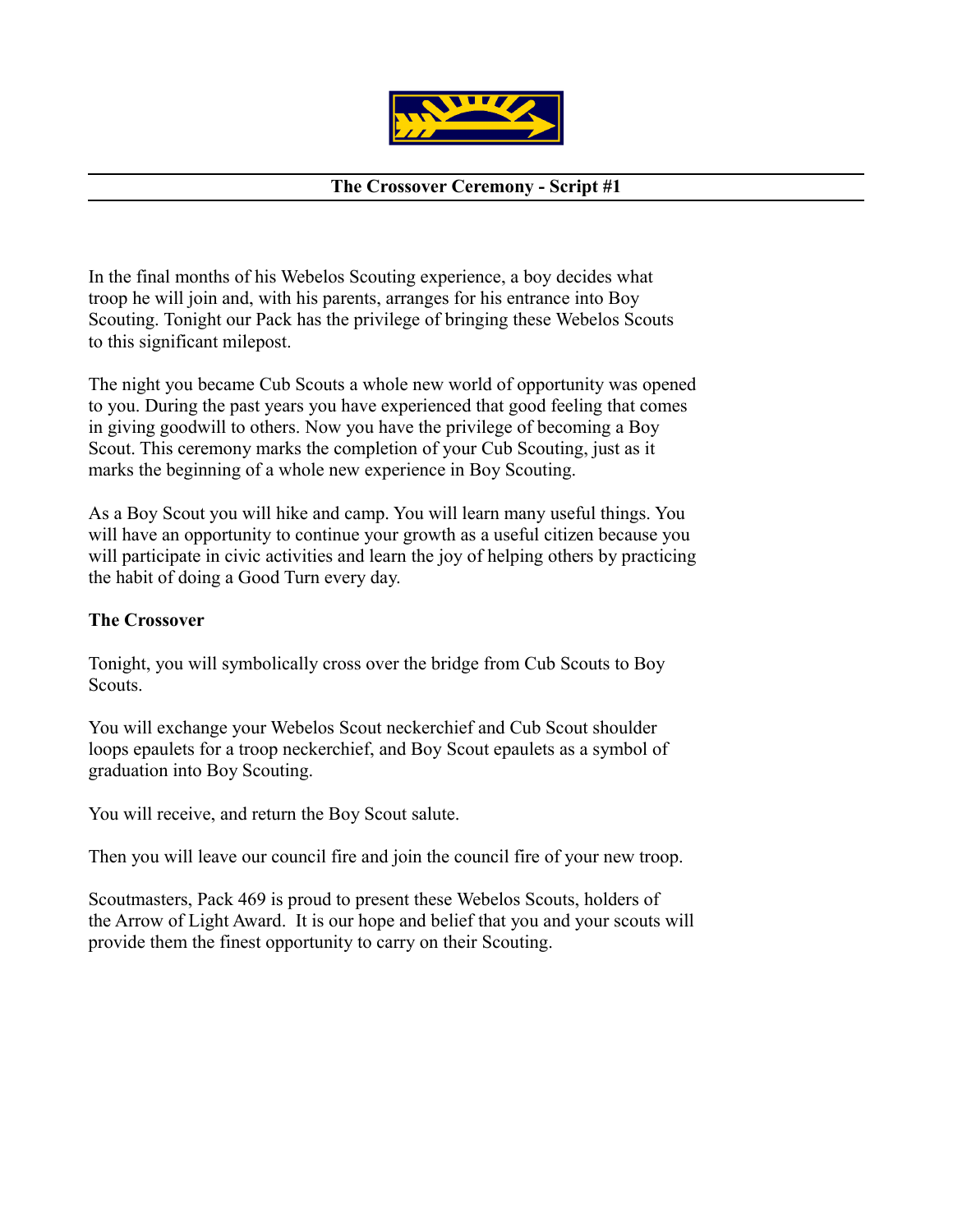## **Troop 469 - Arrow of Light Ceremony – Edit v1**

<span id="page-18-0"></span>(Medicine Man, Guard, Guide, and grabbers enter and stand behind the fire, with Medicine Man in the middle)

MEDICINE MAN:

We are gathered here tonight to honor those Webelos Scouts who have earned the Arrow of Light Award, and to select those who are worthy of becoming Boy Scouts. Let us summon the mighty Chief Akela to lead us in our task

O mighty Akela, join us at our ceremony fire and lend us your guidance!

(drum summons Akela to the fire beside the Medicine Man)

#### AKELA:

My heart is happy, for this night there are those among us who have earned the Arrow of Light, Cub Scouting's highest award. They have travelled a long way on the Cub Scouting trail. They have met many new friends, learned many new skills, and above all have lived up to the Cub Scout Promise and The Law of the Pack. Before we begin our task, let us introduce ourselves. I am Akela, mighty Chief. This is our Medicine Man. These are the Guard and Guide of our tribe.

O great Medicine Man, call now upon the Great Spirit above for guidance, that we may have wisdom, patience, and understanding as we fulfill our duties throughout this night and tomorrow, and that all Cub Scouts here may be inspired to continue along the path of Scouting.

(Medicine Man presents ceremony arrow to the four directions of the compass)

MEDICINE MAN:

My friends, let us pray in silence, each in his own fashion, for it is only in silence that a man may truly find himself.

(pause standing together for 30 seconds) (drum beats once)

#### MEDICINE MAN:

The Arrow of Light is not easy to achieve. A boy joins Cub Scouting as a Bobcat. He is weak, frail, and does not fully understand what he is to do. He soon earns the rank of Tiger and continues to grow and strive, eventually earning the rank of Wolf and then Bear as he grows in strength and knowledge. Next, having passed the test of the tribe, he becomes a young brave of the Webelos Scouts. He must now meet many new challenges in his quest to earn the Arrow of Light Award. These Webelos Scouts here tonight have completed these tasks.

## GUARD:

As you have seen, the Arrow of Light Award contains an arrow and a sun. The sun signifies the end of the trails of Cub Scouting and a journey well done. However, the sun may also be seen as a rising sun – the beginning of Boy Scouts with different adventures on a new trail with many new challenges and much to be done.